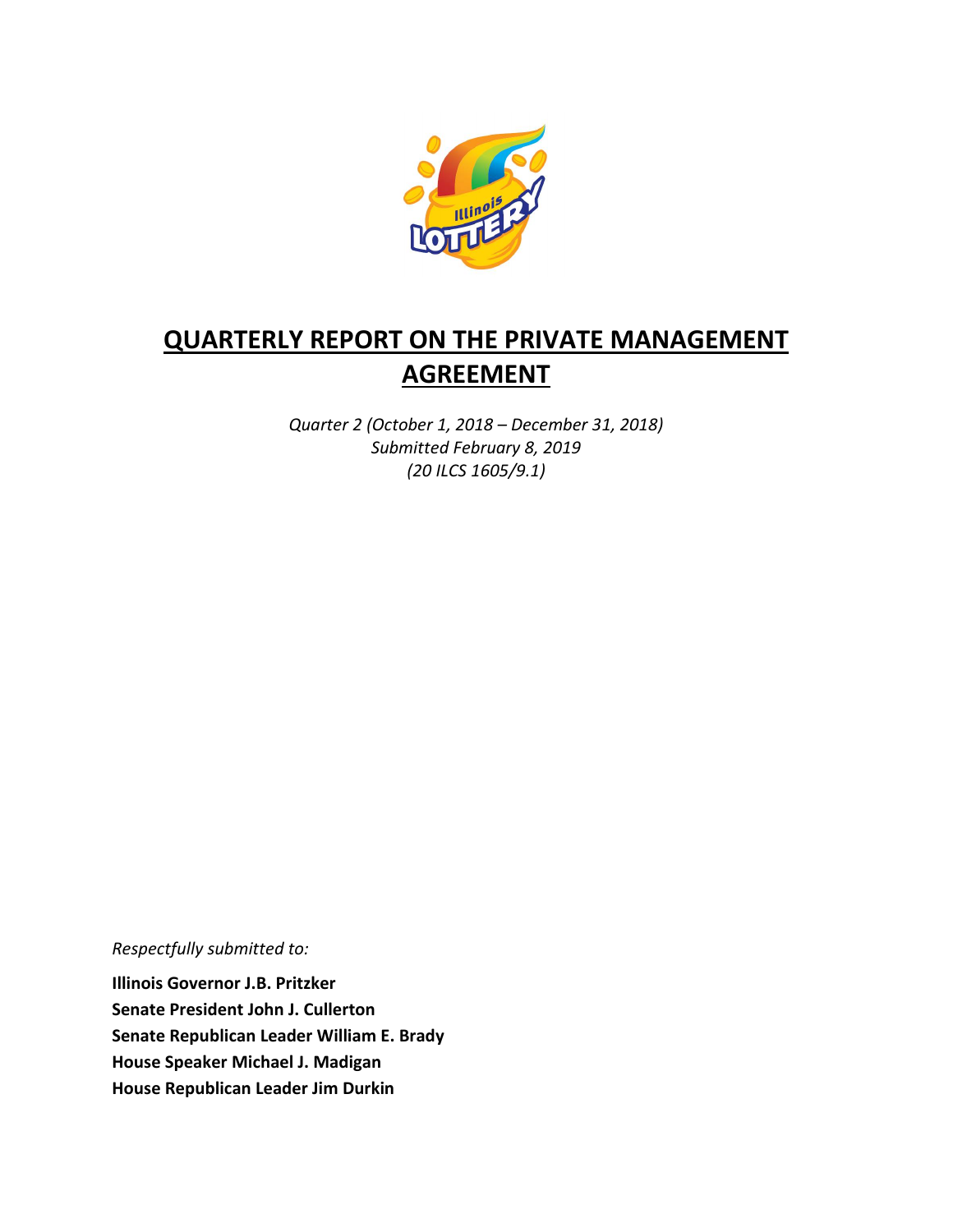#### **The Illinois Lottery – Private Management Current Status**

The Illinois Lottery and Camelot Illinois entered into a new 10-year private management agreement on Oct. 13, 2017. The agreement delivers key drivers of responsible growth and aligns the manager's financial interests to the state's, addressing key contractual weaknesses encountered in the Lottery's prior private management arrangement.

The new private management agreement with Camelot is structured to accomplish the Lottery's five key goals, which included responsible growth of the Lottery's player base, aligned financial incentives, elimination of conflicts of interest, the introduction of new technology and innovation, and greater responsiveness to public needs and concerns.

In January 2018, Camelot replaced Northstar as private manager. The Lottery and Camelot are in the midst of a technology transition (full replacement of the gaming system, retailer terminals, vending machines, and iLottery website) that is anticipated to be completed in February 2019.

### **Overall Sales and Transfers to Good Causes**

| <b>FY19</b> | <b>Sales</b>  | <b>Transfers to</b><br><b>Common School</b><br><b>Fund</b> | <b>Transfers to Special</b><br><b>Causes</b> |
|-------------|---------------|------------------------------------------------------------|----------------------------------------------|
|             | \$729 million | \$156,078,000                                              | \$891,226                                    |
| Q2          | \$831 million | \$187,668,000                                              | \$1,035,999                                  |
| Q3          |               |                                                            |                                              |
| Q4          |               |                                                            |                                              |
| Total       |               |                                                            |                                              |

Below are the FY19 Quarter 2 sales and transfers to good causes:

| <b>Specialty Ticket Name</b> | <b>FY19 Transfers</b> |  |
|------------------------------|-----------------------|--|
| Veterans Cash                | \$557.407             |  |
| Ticket for the Cure          | \$368,202             |  |
| The MS Project               | \$86,369              |  |
| <b>Red Ribbon Cash</b>       | \$420,348             |  |
| <b>Special Olympics</b>      | \$494,899             |  |